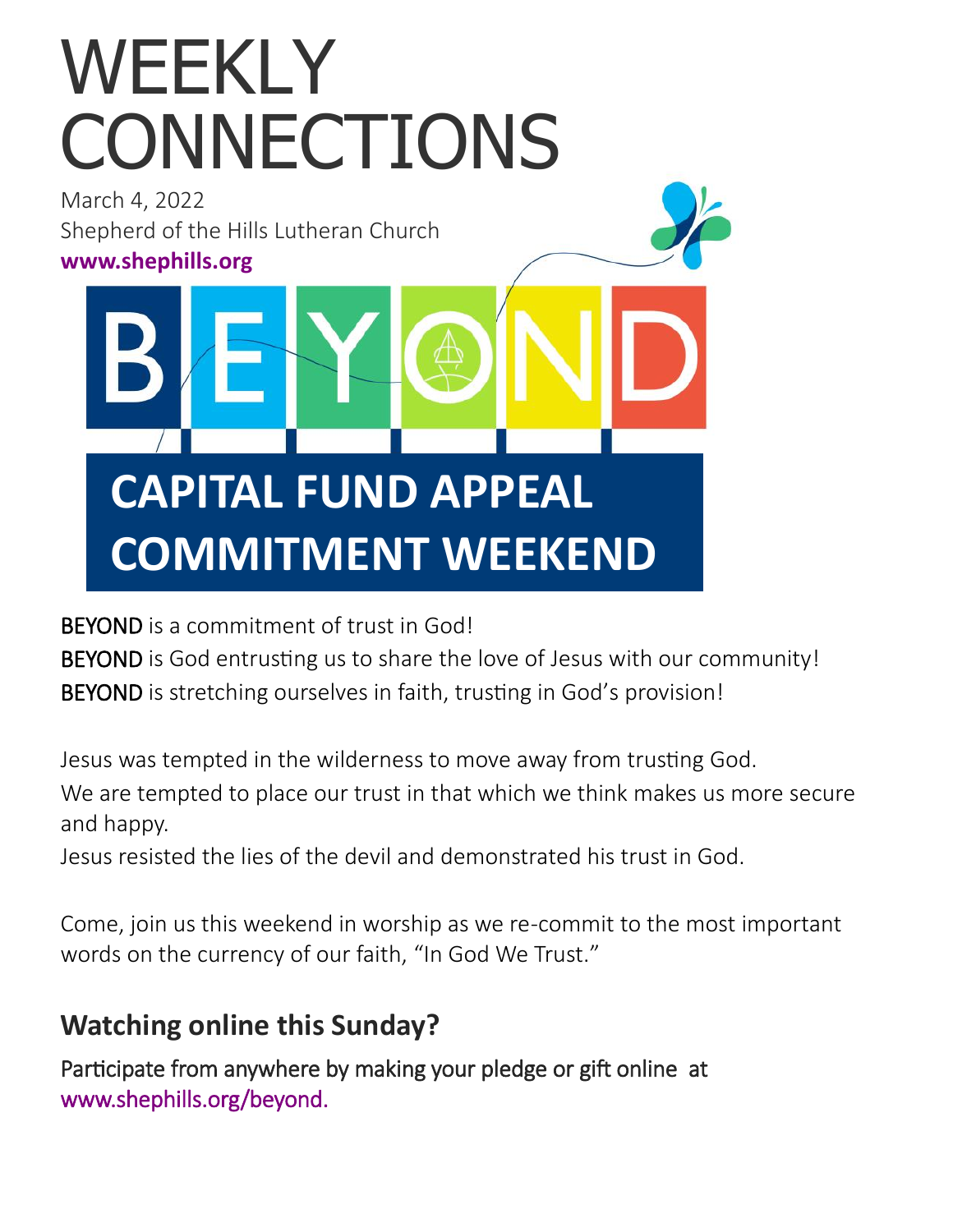# **Divine Direction + Spiritual Exercise**

We have many opportunities as to guide your search for Divine Direction and discover new paths in spirituality and faith this Lent.

Supplemental information to guide your growth can be found on the shelf by the stairs in the Gathering Space. Choose from a [Lenten Calendar for Daily Prayer,](https://elca.org/40Days) [Lenten Study Guide,](https://elca.org/40Days) and [Family Devotionals.](https://www.creativecommunications.com/Products/WH2/with-your-whole-heart.aspx?bCategory=CPLNT!CPDEV) 

# **Weekend Worship + Learning**

DIVINE DIRECTION: Exercise of Discernment Scripture: Psalm 91:1-2, 9-16 Gospel: Luke 4:1-13

**Contemporary Worship EVERY SATURDAY 5:30 p.m. | Courtyard** 

**Sanctuary + Livestream Worship**

**EVERY SUNDAY 8:15 a.m. | Sanctuary 10:45 a.m. | Sanctuary + Livestream Worship**  [https://shephills.org/church](https://shephills.org/church-online/)-online/

**Adult Bible Study EVERY SUNDAY 9:30 a.m. | Library + Zoom** An in depth study of the week's scripture. Contact [Ruby Cadenhead.](mailto:rubies61@gmail.com) Zoom - Meeting ID: 882 7978 6819 Passcode: 267585 [Click here to join the Zoom](https://us02web.zoom.us/j/88279786819?pwd=Uytzc1NsT0xCWlM5dnVCMlBFZ1djUT09) 

**High Five for Children + Families EVERY SUNDAY**

**9:45 a.m. | Courtyard**  Faith formation and worship all wrapped up in one! Contact [Pr. Lauren](mailto:lauren@shephills.org)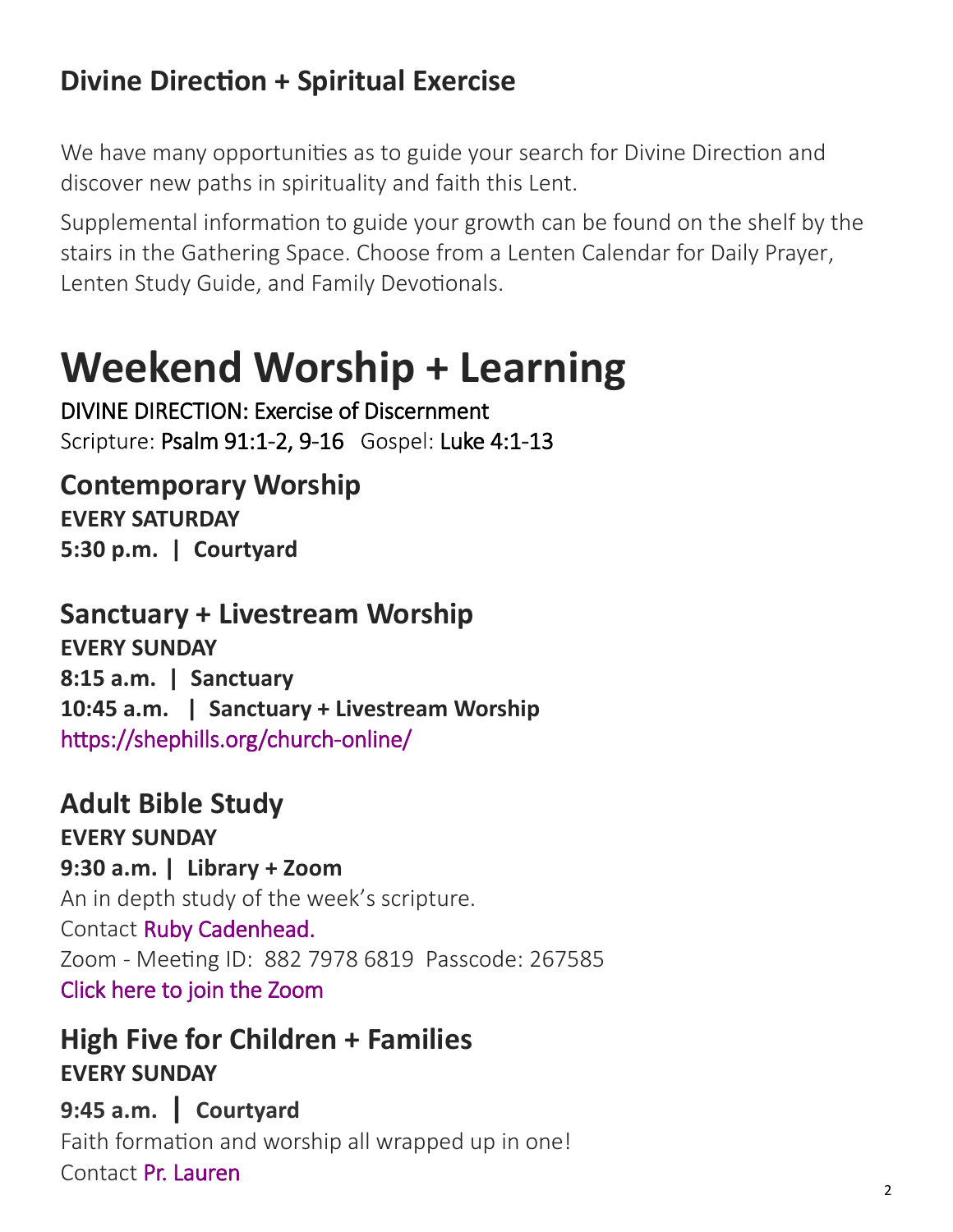# **Fellowship**

#### **For the Youth EVERY SUNDAY**

#### **12:00 p.m. Youth Group Grades 9-12 | TBD**

Let's get lunch some place in town. Contact [Joel Timmons,](mailto:joel@shephills.org) Youth Director for this week's plan.

#### **7:00 p.m. NextGen Grades 5-8 | Activity Center**

Gather for games and a quick Bible Study. Contact [Joel Timmons,](mailto:joel@shephills.org) Youth Director.

# **Calendar Events**

Go to [Realm Events o](http://onrealm.org/shephills)r the [website t](http://www.shephills.org)o a full listing of events!

**Pickleball EVERY TUESDAY EVENING 5:30 p.m. | Activity Center EVERY SATURDAY MORNING 9:00 a.m. | Activity Center** Sooo popular we had to add another day. Contact [Pr. Tom.](mailto:tom@shephills.org)

**Firm Believer Yoga EVERY TUESDAY EVENING 5:30 p.m. | Butterfly Center Fellowship Hall + Zoom [Click here](https://us02web.zoom.us/j/88382457022?pwd=NEtNVjlCcWkxQVV3OUR4eVlsNzkxdz09)** to Zoom in! Or use: Meeting ID 883 8245 7022 Passcode 157279

**Forgiveness** led by Dr. Steve Larson **BEGINNING THIS WEDNESDAY, MAR 9 - APR. 6 10:30 a.m. | Library + Zoom** An in-depth study of forgiveness during Lent. Zoom ID 870 4638 4698 Passcode 469481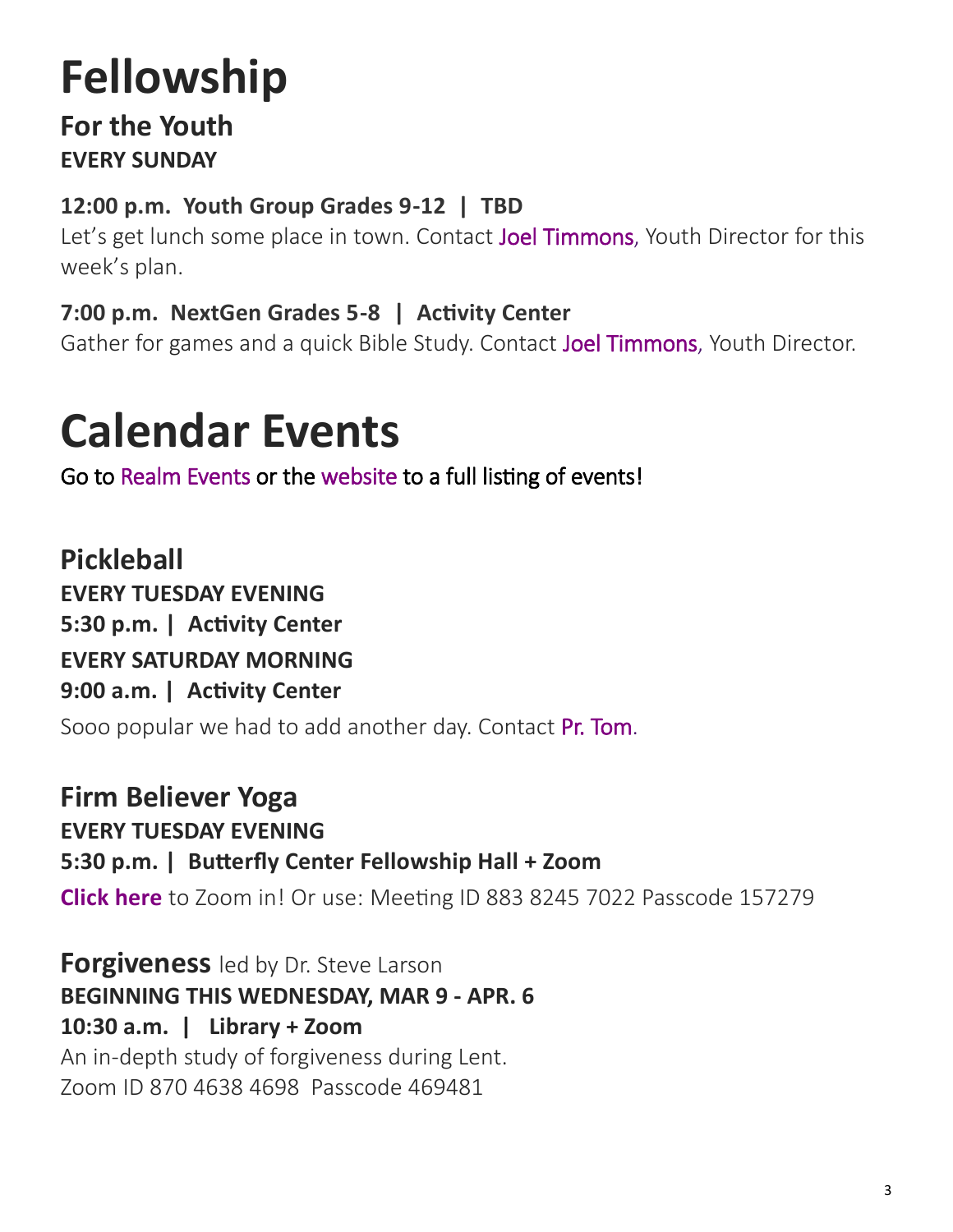# **Wednesday Evening Worship BEGINNING THIS WEDNESDAY, MARCH 9 - APRIL 6**

#### **7:00 p.m. | Sanctuary**

A practical guide to the week's exercise helping us to answer these questions...How do I discern the will of God for my life? Can I really grow spiritually? How can the spiritual disciplines help me grow? Can't join us in person? Think about joining a Zoom Ignite Group by contacting

[Pr. Tom!](mailto:tom@shephills.org)

# **Ignite! Small Groups**

#### **VARIOUS TIMES AND LOCATIONS** (In-person + Zoom)

If you are unable to join us for Wednesday Evening Worship, consider joining a small group. These groups will focus on Richard Foster's classic, "Celebration of Discipline."

[Contact Pr. Tom t](mailto:tom@shephills.org)o join a group.

# **Bread for All Food Pantry Collection**

#### **EVERY SATURDAY**

#### **9:00 - 11:00 a.m. | Courtyard**

Make it part of your weekly routine and drop off diapers and non-perishable food donations for Bread for All Food Pantry, a ministry of Austin City Lutherans. Drop donations in the bin on Saturday mornings, or bring them with you to worship. Thank you for supporting our neighbors in need!

# **Giving**

# **Mid-Week Lent and Easter Offering**

Our Mid-Week Worship in Lent and our Easter Sunday offering has been designated to support ELCA World Hunger and Lutheran Immigration and Refugee Service.

ELCA World Hunger For nearly two years the world has reeled from the effects of a deadly pandemic. While Shepherd of the Hills has responded with extraordinary generosity in supporting our food pantry, Bread for All, this special offering will allow us to go national and .global in responding to hunger needs.

continued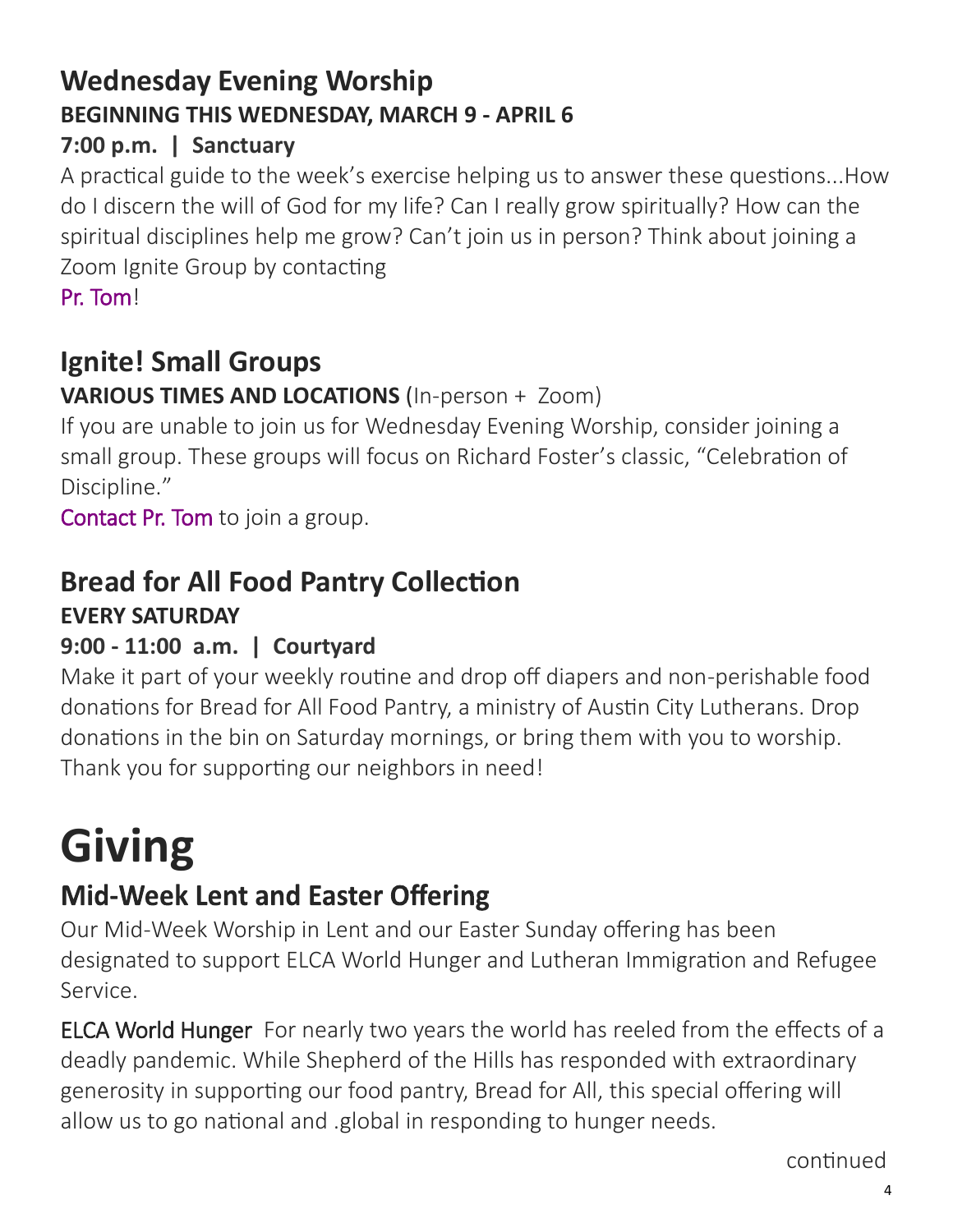Lutheran Immigration and Refugee Service (LIRS) has been a critical arm of the Lutheran Church providing humanitarian aid, assimilation, and advocacy for refugees all over the word. They are a "boots-on-the-ground" ministry going to places and helping people. Financial support allows them to do this ministry and offer humanitarian aid. The war in Ukraine, declared by President Putin, is causing loss of life as well as a major Refugee crisis. Our Lent and special Easter offerings will provide assistance in LIRS responding to this crisis.

[Giving c](http://www.shephills.org/give/)an be done on the website, or under Giving on onrealm.org, or by check or cash. Please indicate Lent Offering.

### **Beyond Capital Fund Appeal**

[Click here](https://shephills.org/beyond/) to learn more and make your pledge or a one-time gift. Thank you for being a part of our future!

### **Regular Giving**

[Click here](https://shephills.org/give/) to stay current with your giving or make a one-time gift. Thank you for giving freely and joyfully!

### **2022 Stewardship**

It's never too late to make a pledge of support for our ministry and missions! Please consider making your 2022 pledge using this **online pledge card**, or mail in a paper pledge card to 3525 Bee Caves Rd., 78746. Thank you!

### **Bread for All Giving Update**

In January, food donations from ACL congregations totaled 2,676 lbs, serving 1,484 individuals. In February, 3,226 lbs were collected, serving 317 individuals. Each pound is valued at \$1.79, for a year to date total of \$10,565.

# **Prayers**

Please pray for Don Gaskin, Don Knight, Marie Fortune, Glenn Richter and Betty Lueders

Please pray for family and friends of Shepherd members: David Lechler, brother of Dawn Paulson

continued